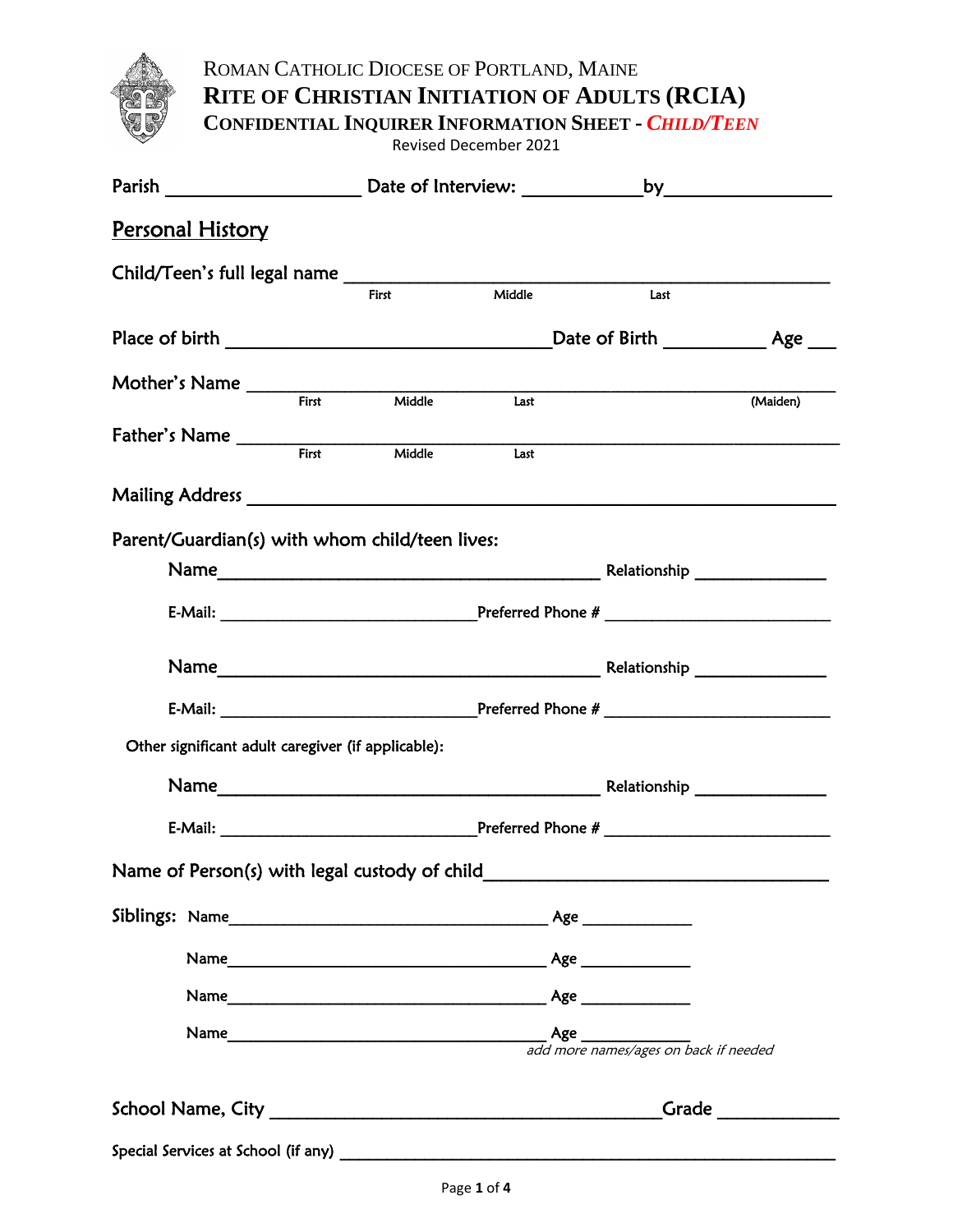

ROMAN CATHOLIC DIOCESE OF PORTLAND, MAINE **RITE OF CHRISTIAN INITIATION OF ADULTS (RCIA) CONFIDENTIAL INQUIRER INFORMATION SHEET -** *CHILD/TEEN*

Revised December 2021

# Religious History

Has child/teen been baptized? \_\_\_ yes \_\_\_ no

If yes, Date of Baptism \_\_\_\_\_\_\_\_\_ Church \_\_\_\_\_\_\_\_\_\_\_\_\_\_\_\_\_\_\_\_\_\_\_ City/State \_\_\_\_\_\_\_\_\_\_\_

(copy of Baptism certificate needed)

Describe any religious formation you (child/teen) have received (formal or informal)

What is your (the child's) and the family's connection to church or religion now?

# Ask CHILD/TEEN:

What are some of the activities you enjoy?

Tell me what you know of God.

Tell me what you know about Jesus.

Do you know any stories from the Bible? Tell me about some of them

What interests you about the Catholic Church? What questions do you have about faith?

Do you know anyone who belongs to this parish? Who? How did you meet?

How do you feel about possibly being baptized/initiated into the Catholic Church?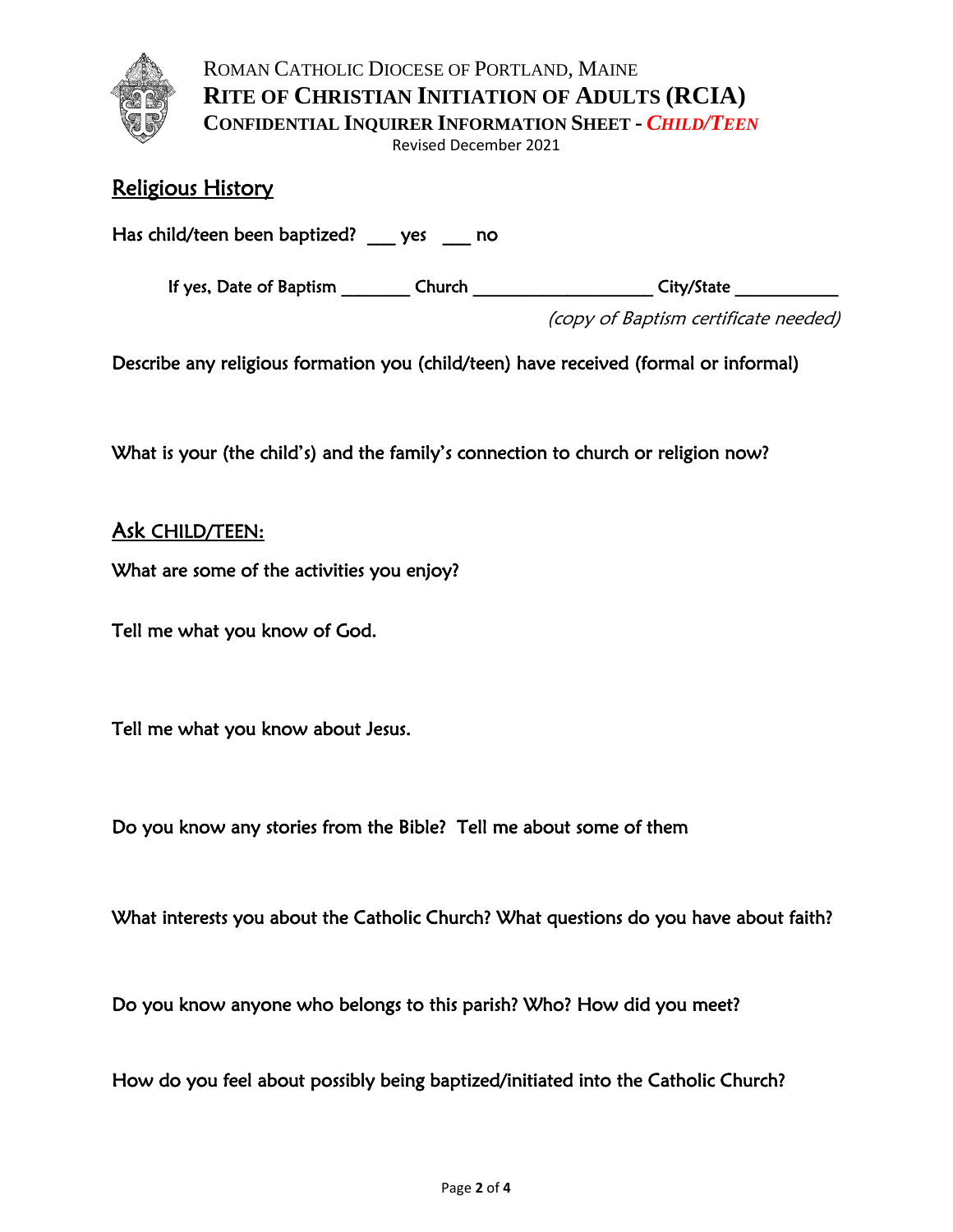

ROMAN CATHOLIC DIOCESE OF PORTLAND, MAINE **RITE OF CHRISTIAN INITIATION OF ADULTS (RCIA) CONFIDENTIAL INQUIRER INFORMATION SHEET -** *CHILD/TEEN* Revised December 2021

# PARENT/GUARDIAN: How do you feel about your child/teen being baptized/initiated into the Catholic Church?

NOTE: by Canon Law, a child at or above the age of reason (7 or 8) does not require the permission of a parent to be baptized. It is, however, wise to work with the family in preparing a child for the initiation so as not to cause undue hardship for the child. For a child under the use of reason, the consent of only one parent is needed, even if the other is opposed.

# Mother's History

| Baptized: yes no                                                                                                      | If yes, in what religious tradition |  |
|-----------------------------------------------------------------------------------------------------------------------|-------------------------------------|--|
| <b>Printed Printed Printed Printed Printed Printed Printed Printed Printed Printed Printed Printed Printed Printe</b> |                                     |  |

Brief religious history and/or experience of the Church:

### Father's History

| Baptized: yes | no |  | If yes, in what religious tradition |  |
|---------------|----|--|-------------------------------------|--|
|               |    |  |                                     |  |

Brief religious history and/or experience of the Church:

### Marital/Cohabiting Status

| Are child's parents currently married to each other? ges |  | no | unsure |
|----------------------------------------------------------|--|----|--------|
|                                                          |  |    |        |

Were they married in the Catholic Church? ges go no government

Have parents been married more than once? \_\_\_ yes \_\_\_ no \_\_\_ unsure

| Is the parent/guardian with whom the child lives cohabiting? $\_\$ yes $\_\$ no |  |  |  |  |  | unsure |
|---------------------------------------------------------------------------------|--|--|--|--|--|--------|
|---------------------------------------------------------------------------------|--|--|--|--|--|--------|

Anything else about the household situation parent/guardian wants parish to know to help support the child through the formation process: